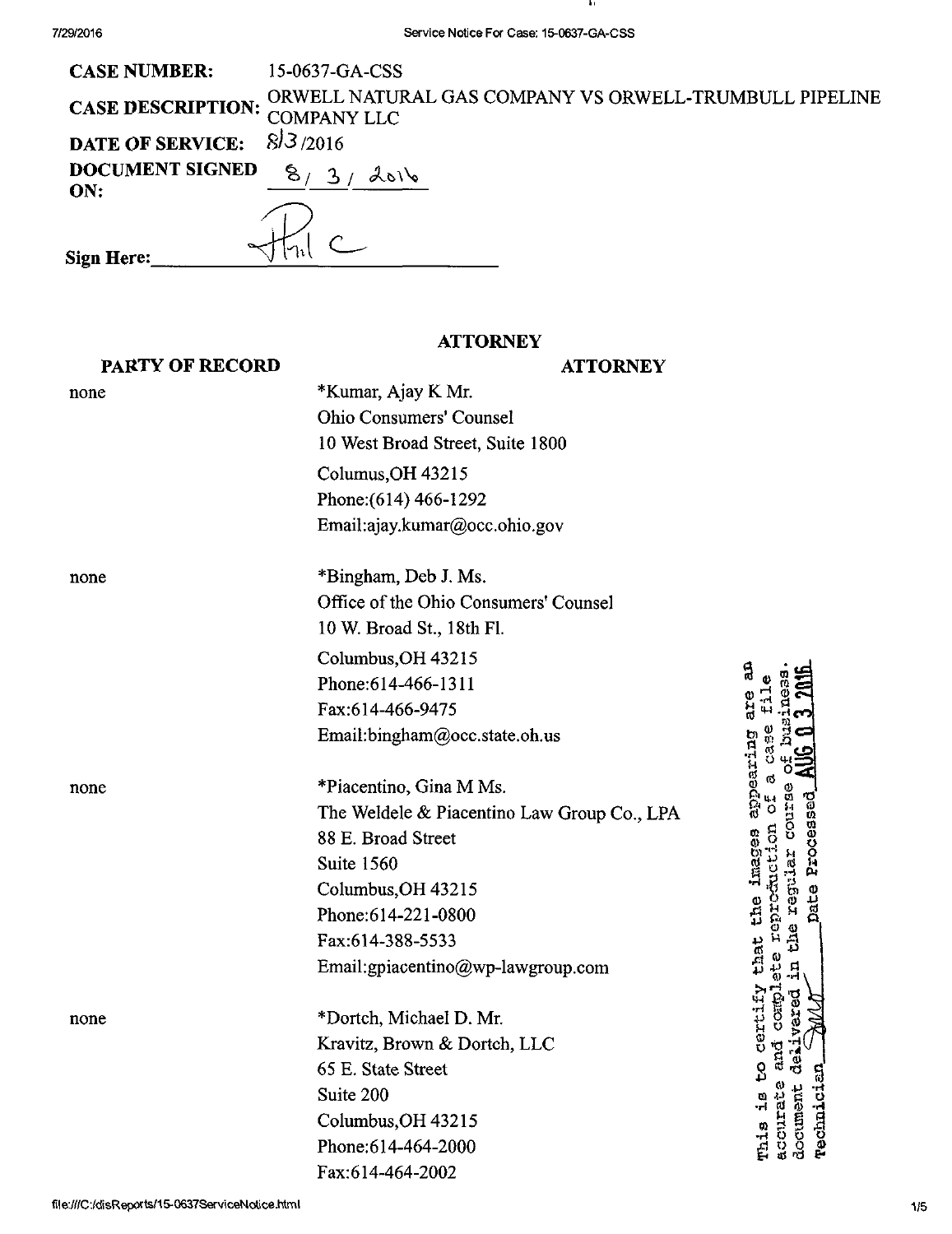| 7/29/2016 | Service Notice For Case: 15-0637-GA-CSS  |
|-----------|------------------------------------------|
|           | Email:mdortch@kravitzllc.com             |
| none      | *Hight, Debra                            |
|           | Public Utilities Commission of Ohio      |
|           | 180 E. Broad Street                      |
|           | Columbus, OH 43231                       |
|           | Phone: 614-466-0469                      |
|           | Email:Debra.Hight@puc.state.oh.us        |
| none      | *Mallarnee, Patti                        |
|           | The Office of the Ohio Consumers Counsel |
|           | 10 W. Broad St.                          |
|           | Suite 1800                               |
|           | Columbus, OH 43215                       |
|           | Phone: 614-466-8574                      |
|           | Email:mallarne@occ.state.oh.us           |
| none      | *Parram, Devin D. Mr.                    |
|           | Taft Stettinius & Hollister              |
|           | 65 East State Street                     |
|           | Suite 1000                               |
|           | Columbus, OH 43215                       |
|           | Phone: 614-334-6117                      |
|           | Fax:614-221-2007                         |
|           | Email:dparram@taftlaw.com                |
| none      | *Dortch, Justin M Mr.                    |
|           | Kravitz, Brown & Dortch, LCC             |
|           | 65 East State Street                     |
|           | Suite 200                                |
|           | Columbus, OH 43215                       |
|           | Phone: 614-464-2000                      |
|           | Fax:614-464-2001                         |
|           | Email:jdortch@kravitzllc.com             |
| none      | *Scott, Tonnetta Y Mrs.                  |
|           | <b>Ohio Attorney General</b>             |
|           | 180 East Broad Street                    |
|           | Columbus, OH 43215                       |
|           | Phone: 614-466-4395                      |
|           | Email:Tonnetta.Scott@puc.state.oh.us     |
| none      | *Brigner, Gina L Ms.                     |
|           | <b>Ohio Consumers' Counsel</b>           |

 $\sim$ 

- 14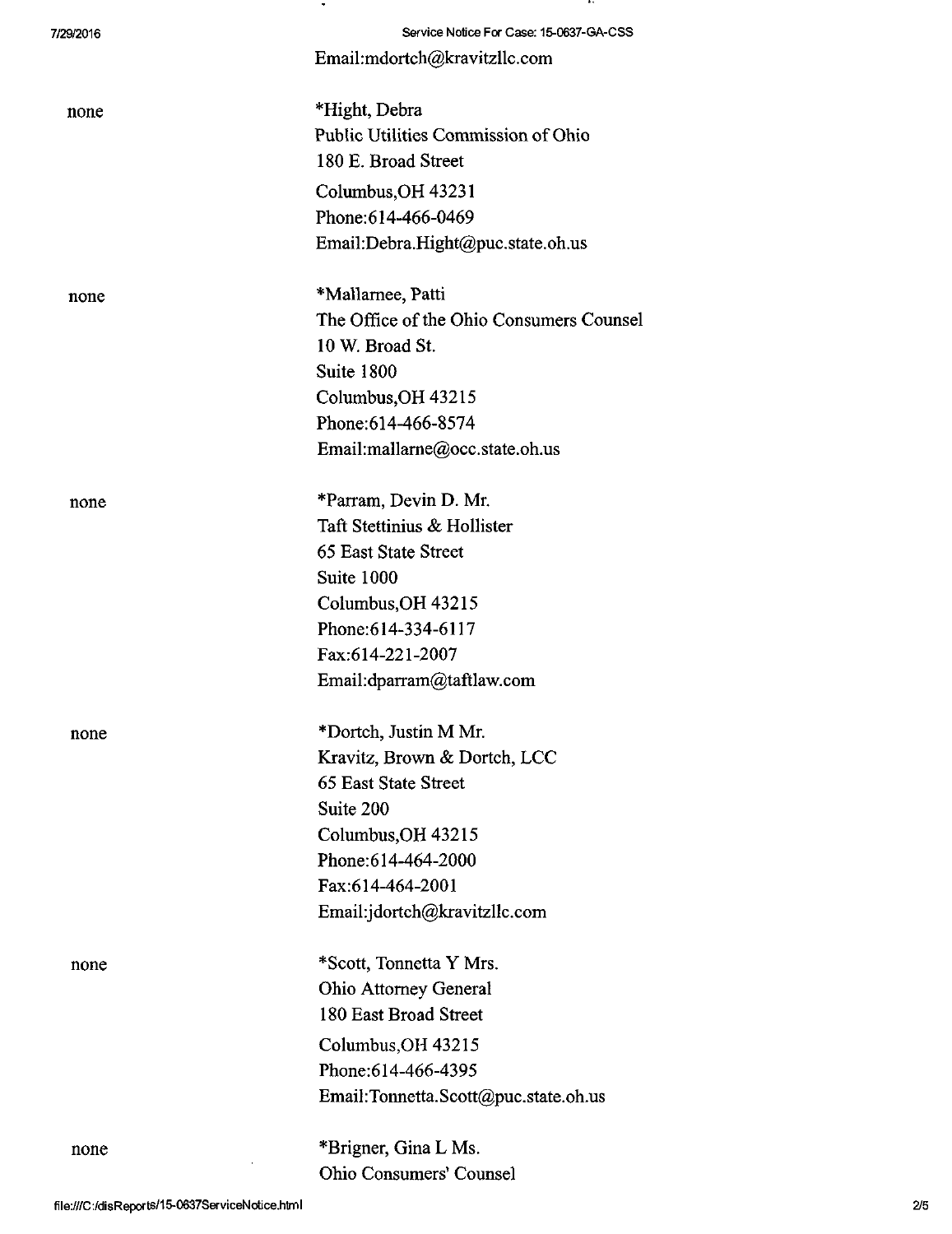| 7/29/2016  | Service Notice For Case: 15-0637-GA-CSS  |
|------------|------------------------------------------|
|            | 10 W. Broad, 18th Floor                  |
|            | Columbus, OH 43215                       |
|            | Phone: 614-644-0684                      |
|            | Fax:614-466-9475                         |
|            | Email:brigner@occ.state.oh.us            |
| none       | *Williams, Jamie Ms.                     |
|            | Ohio Consumers' Counsel                  |
|            | 10 W. Broad Street                       |
|            | Columbus, OH 43215                       |
|            | Phone: 614-466-9547                      |
|            | Email:jamie.williams@occ.ohio.gov        |
| none       | *Spencer, Ken Mr.                        |
|            | Armstrong & Okey, Inc.                   |
|            | 222 East Town Street                     |
|            | 2nd Floor                                |
|            | Columbus, OH 43215                       |
|            | Phone: 614-224-9481                      |
|            | Fax:614-224-5724                         |
|            | Email: kspencer@aando.com                |
| none       | *Keeton, Kimberly L                      |
|            | Ohio Attorney General's Office           |
|            | <b>Public Utilities Section</b>          |
|            | 30 East Broad Street, 16th Floor         |
|            | Columbus, OH 43215                       |
|            | Phone: (614) 466-4397                    |
|            | Fax:(614)644-8764                        |
|            | Email:Kimberly.Keeton@puc.state.oh.us    |
| none       | SCHULER, MICHAEL J. (NO LONGER WITH OCC) |
|            | OF T                                     |
|            | 10 WEST BROAD ST., SUITE 1800            |
|            | COLUMBUS, OH 43215-3485                  |
|            | Phone: (614) 466-9547                    |
|            | Email:SCHULER@OCC.STATE.US               |
| <b>OCC</b> | SERIO, JOSEPH                            |
|            | TRIAL ATTORNEY                           |
|            | OFFICE OF CONSUMERS COUNSEL              |
|            | 10 W. BROAD STREET, SUITE 1800           |
|            | COLUMBUS, OH 43215                       |

-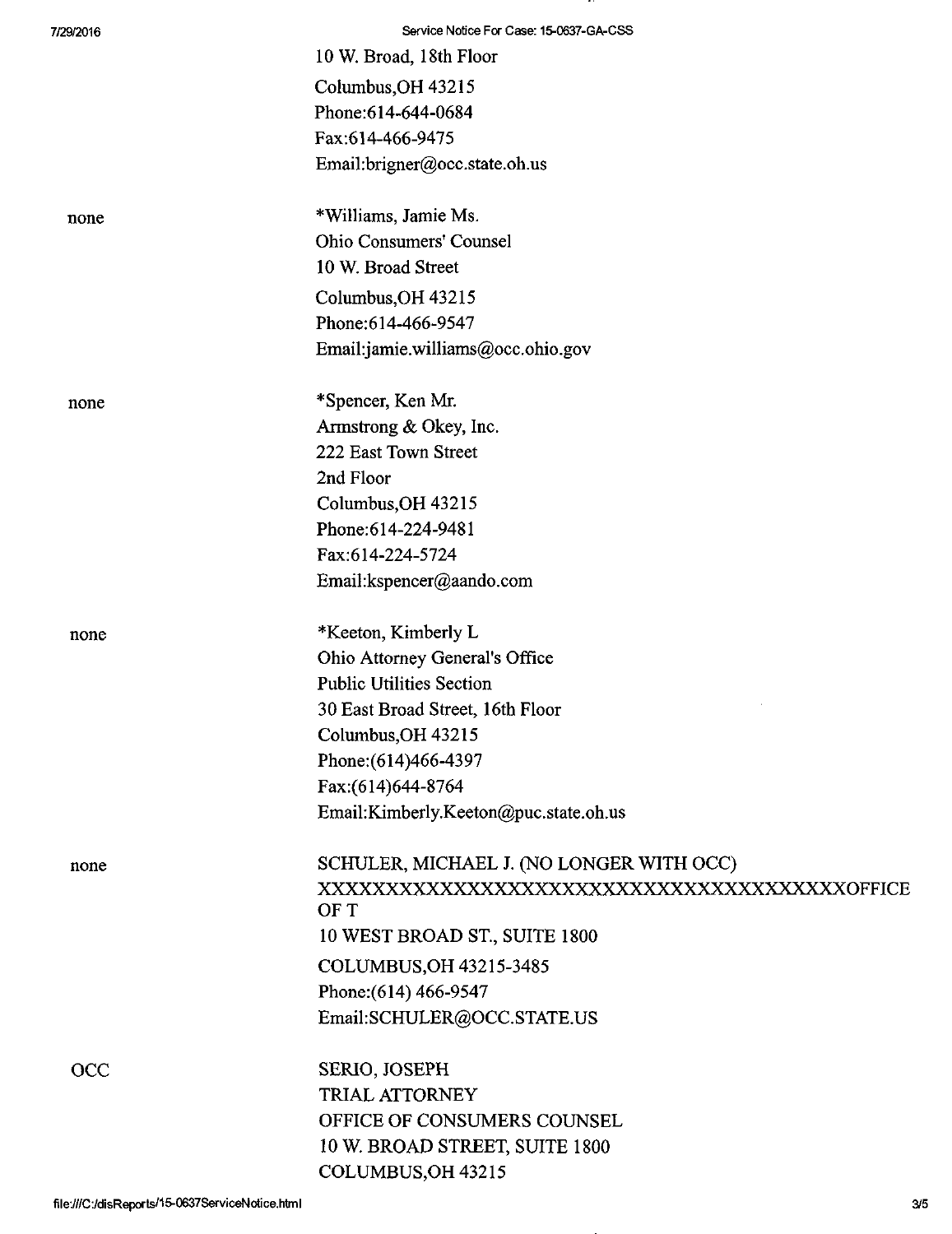## PARTY OF RECORD

ORWELL NATURAL GAS COMPANY

ROBYN LOJEK

5640 LANCASTER-NEWARK ROAD PLEASANTVILLE,OH 43148 Phone:440-701-5107

## COMPLAINANT

ATTORNEY

PIACENTINO, GINA M. ATTORNEY THE WELDELE & PIACENTINO LAW GROUP CO., LPA 88 E. BROAD STREET, SUITE 1560 COLUMBUS,OH 43215 Phone:614-221-0800 Fax:614-388-5533 Email:[gpiacentino@wp-lawgroup.com](mailto:gpiacentino@wp-lawgroup.com) 

INTERVENOR

NONE

**ATTORNEY** 

**ATTORNEY** 

PARTY OF RECORD OHIO CONSUMERS COUNSEL 10 WEST BROAD STREET STE 1800 COLUMBUS ,0H 43215-3485 Phone:614-466-9585

### PARTY OF RECORD

NONE

NONE

PARTY OF RECORD

KROGER COMPANY, THE MR. DENIS GEORGE 1014 VINE STREET-G07 CINCINNATI, OH 45202-1100

NORTHEAST OHIO NATURAL GAS CORP PRES THOMAS J SMITH 5640 LANCASTER - NEWARK ROAD PLEASANTVILLE ,OH 43148 Phone:740-862-3300 NONE

ORWELL NATURAL GAS COMPANY ROBYN LOJEK 5640 LANCASTER-NEWARK ROAD PLEASANTVILLE,OH 43148